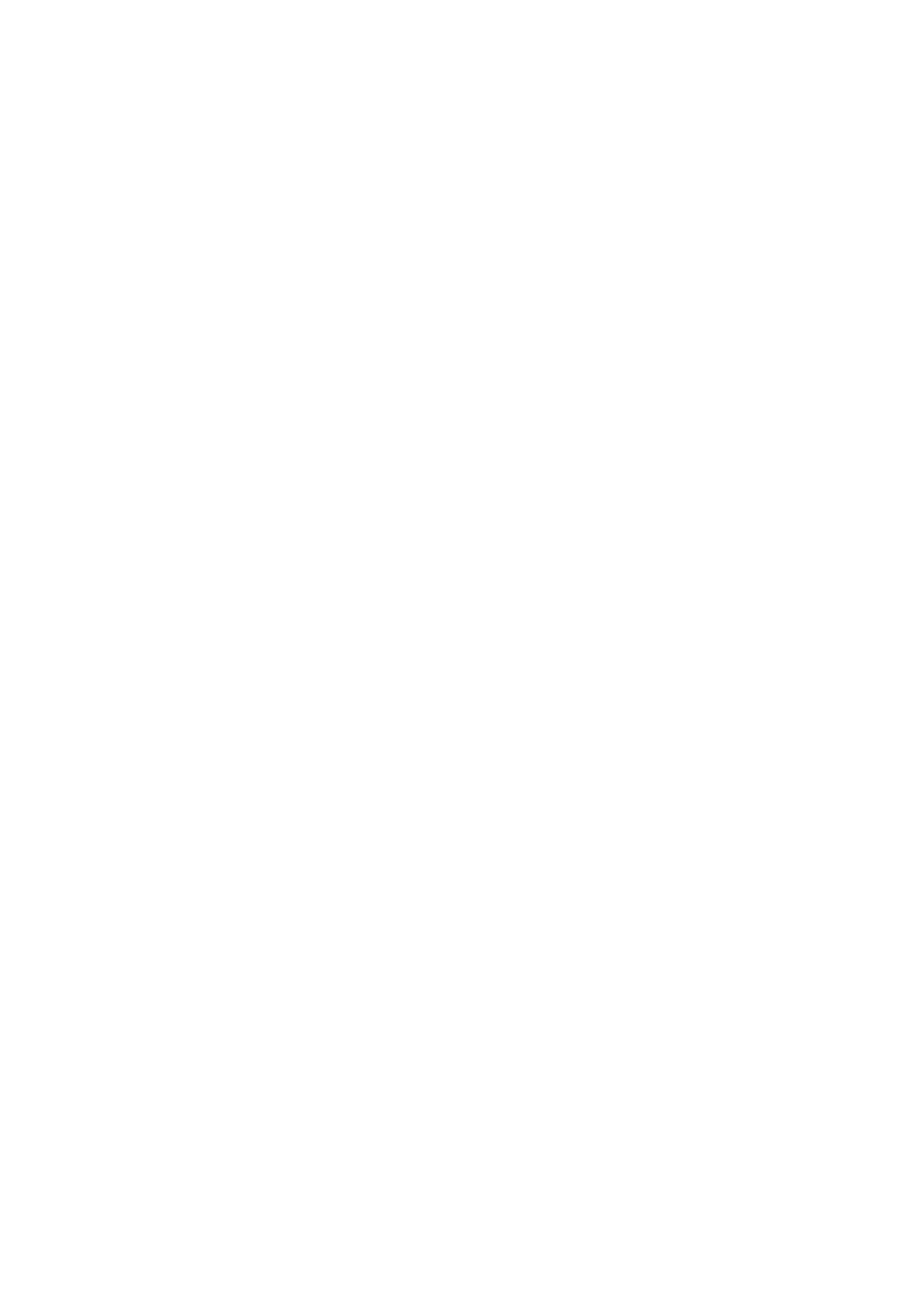### **Fishery Report 2017:** *Dissostichus* **spp. Subarea 48.2**

#### **Introduction**

1. Research fishing for *Dissostichus* spp. in Subarea 48.2 was first conducted by Chile in 1998, when seven hauls were conducted and 36 kg of Patagonian toothfish (*Dissostichus eleginoides*) were caught. In 2015, Ukraine began a multi-year research program and conducted 29 hauls with a total catch of 31 tonnes of Antarctic toothfish (*D. mawsoni*) and 4 tonnes of *D. eleginoides*. In 2017, 74 tonnes of *D. mawsoni* was taken in this research program with an additional 12 tonnes of *D. mawsoni* and 0.4 tonnes of *D. eleginoides* taken by the UK as part of a multi-year research program in the east of Subarea 48.2.

### **Description of the fishery**

#### **Catch and CPUE**

2. The total catch reported from research surveys that have been conducted in Subarea 48.2 are comparatively low (Table 1)

| $\mathfrak{m}$ . $\mathfrak{m}$ , $\mathfrak{m}$ and $\mathfrak{m}$ bubar can be $\mathfrak{m}$ . |            |                |  |  |
|---------------------------------------------------------------------------------------------------|------------|----------------|--|--|
| Year                                                                                              | D. mawsoni | D. eleginoides |  |  |
| 1998                                                                                              |            | $\leq$ 1       |  |  |
| 2015                                                                                              | 31         |                |  |  |
| 2016                                                                                              | 71         |                |  |  |
| 2017                                                                                              | 86         |                |  |  |

Table 1: Catch (tonnes) of *Dissostichus mawsoni* and *D. eleginoides* in Subarea 88.3.

### **Illegal, unreported and unregulated (IUU) fishing**

3. Illegal, unreported and unregulated (IUU) gear was recovered from Subarea 48.2 in March 2016 (CCAMLR-XXXV/10). There has been no other recorded evidence of IUU activities in this region between 2006 and 2016. Research fishing was undertaken in Subarea 48.2 in 2015, 2016 and 2017.

#### **Tag releases and recaptures**

4. In 2015, a total of 157 *D. mawsoni* were tagged and released. In 2016, a further 303 *D. mawsoni* and two *D. eleginoides* were tagged and two *D. mawsoni* were recaptured. One of the recaptures was of a fish tagged in the research in Subarea 48.2 in 2015, the other was tagged in Subarea 48.6 (research block 486\_5) in 2012. In 2017, 349 *D. mawsoni* and 36 *D. eleginoides* were tagged and released and *D. mawsoni* seven recaptured during research in this subarea.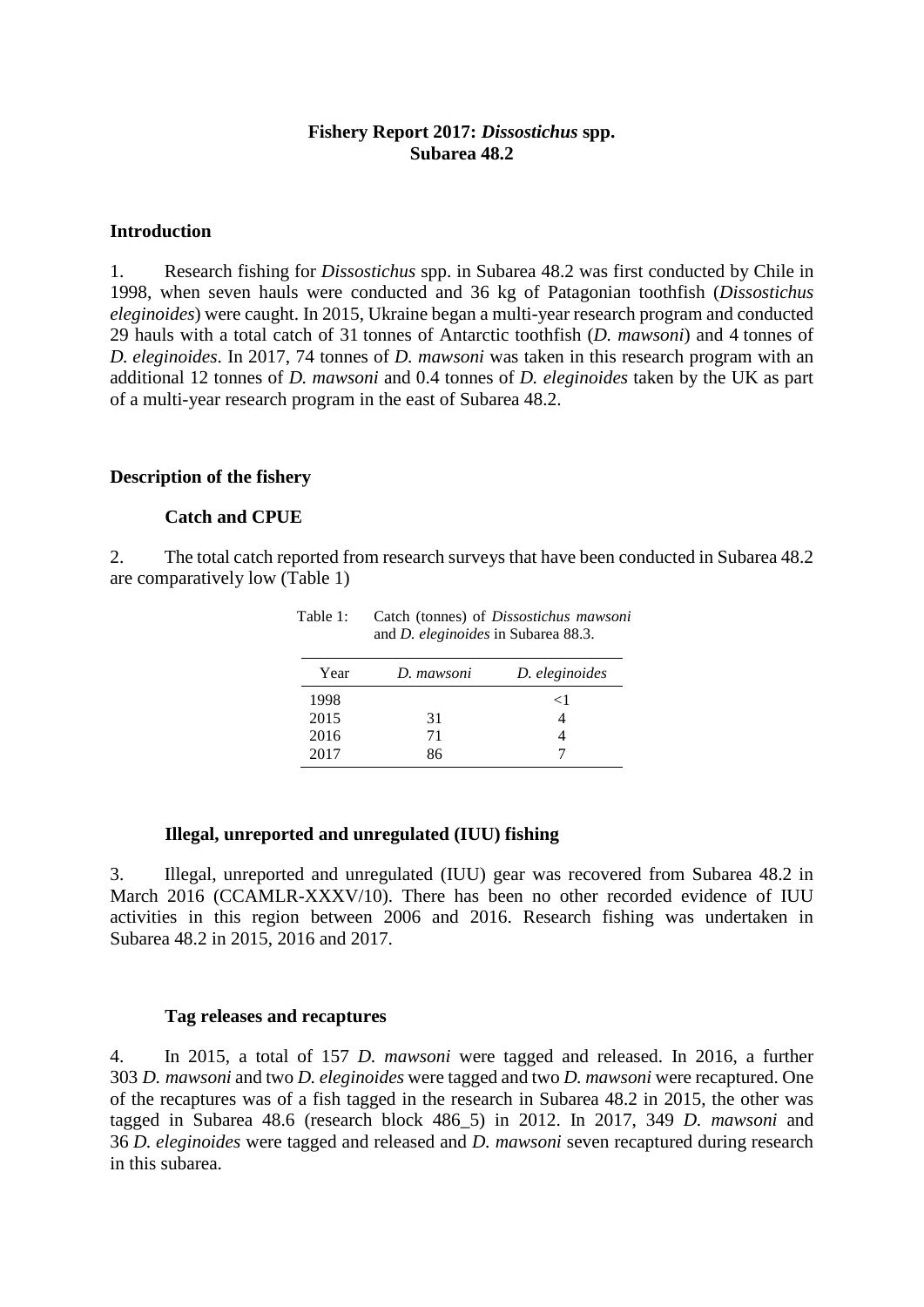### **Length-frequency distributions of catches**

5. The length-frequency distributions of *D. mawsoni* caught during research in this subarea from 2015 to 2017 are presented in Figure 1.





#### **Inventory of age data**

6. No age data are available for this subarea.

#### **Model parameters available**

7. No specific parameters are available for this subarea.

#### **Other sources of mortality**

8. No specific parameters are available for this subarea.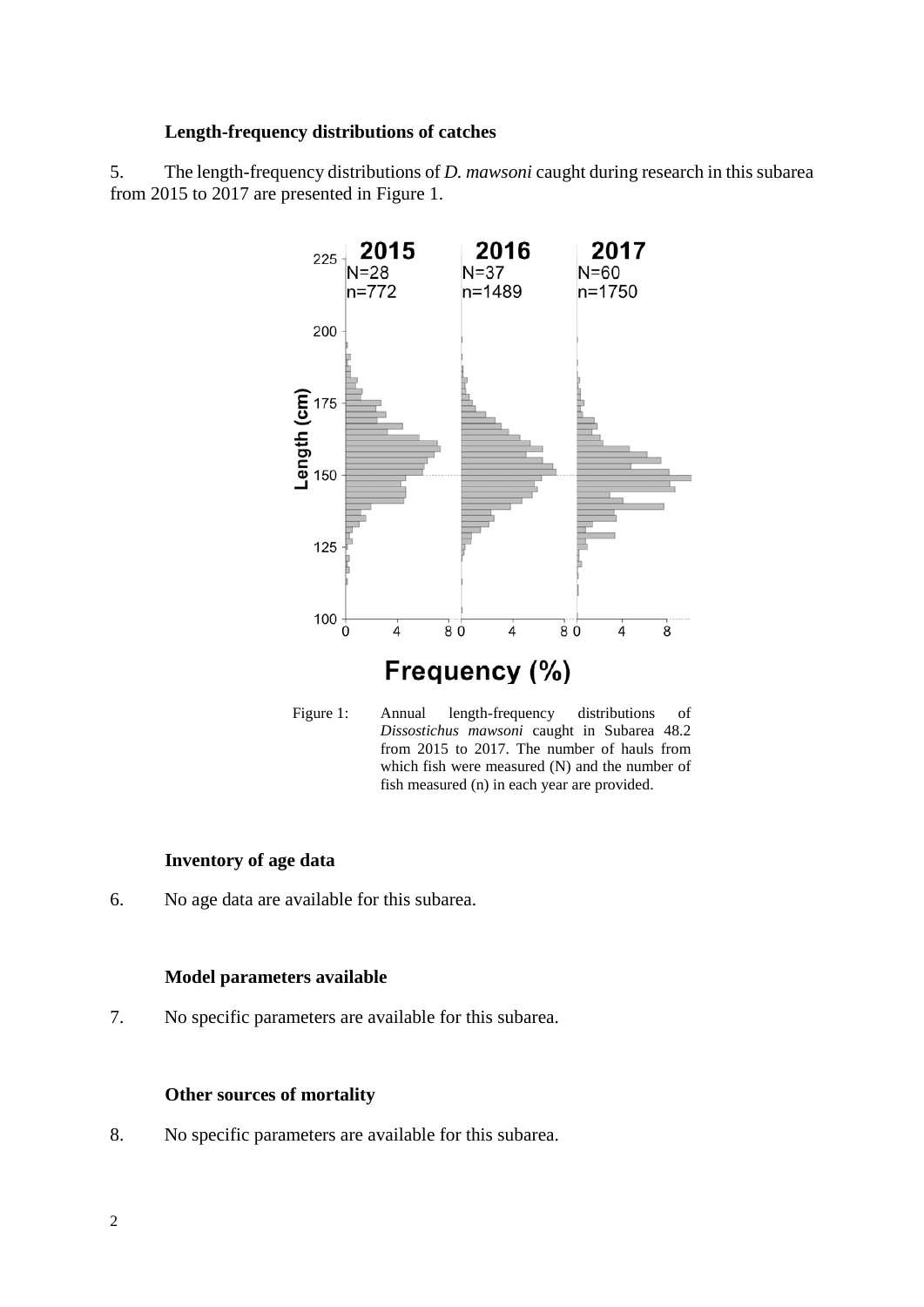## **Research plan summary**

# **Data collection plan**

9. Ukraine conducted a three year (2015–2017) research plan using longline gear (trotline) to sample the toothfish populations in Subarea 48.2. The purpose of the research is to characterise the toothfish populations found in that region to better understand stock structure, movement patterns and improve estimation of population characteristics in the northern Weddell/Scotia Sea which is an overlap area in the distribution of the two species of *Dissostichus*. Additional outcomes of the research relate to mapping of the fishable area, documenting relative abundance of *D. eleginoides* and *D. mawsoni*, tagging toothfish for biomass estimation and for stock linkage studies, input into spatial population models and collecting information on distribution, relative abundance and life history of by-catch species.

10. In 2014, the Scientific Committee endorsed the advice of the Working Group on Fish Stock Assessment (WG-FSA) (SC-CAMLR-XXXIII, Annex 7, paragraph 5.48) that the research plan of Ukraine in Subarea 48.2 proceed in 2015 with an effort limit of 30 lines and catch limit of 75 tonnes of *Dissostichus* spp. and a tagging rate of 5 toothfish per tonne. This research program was continued in 2016 with the following specific objectives:

- (i) to utilise the expertise and experience of crew aboard vessels to explore and locate fishable habitat and sample toothfish in Subarea 48.2
- (ii) to document the spatial distribution of toothfish species in the area to east of the South Orkney Islands, thus providing catch and biological observations to test and develop the functionality of spatial population models of the north Weddell Sea region
- (iii) to tag toothfish and collect biological samples to further understand toothfish movement, migration, spawning and stock linkages within Area 48 and adjacent waters.

11. In 2015, Chile proposed to undertake research fishing in Subarea 48.2. The aim of the Chilean study was to cooperate with the generation of enough data upon which to base a management advice in accordance with the requirements of the Commission in a manner that allows it to carry out stock assessments of *Dissostichus* spp. in Subarea 48.2 and to develop fisheries of this resource in a sustainable manner. The Chilean proposal presented the following specific objectives:

- (i) determine spatial and bathymetric distribution of *Dissostichus* spp. in Subarea 48.2
- (ii) generate basic information to identify population units of *Dissostichus* spp.
- (iii) estimate an abundance index of *Dissostichus* spp. based on catch and effort data for the surveyed area
- (iv) identify suitable areas to develop fishing activities of *Dissostichus* spp. in Subarea 48.2.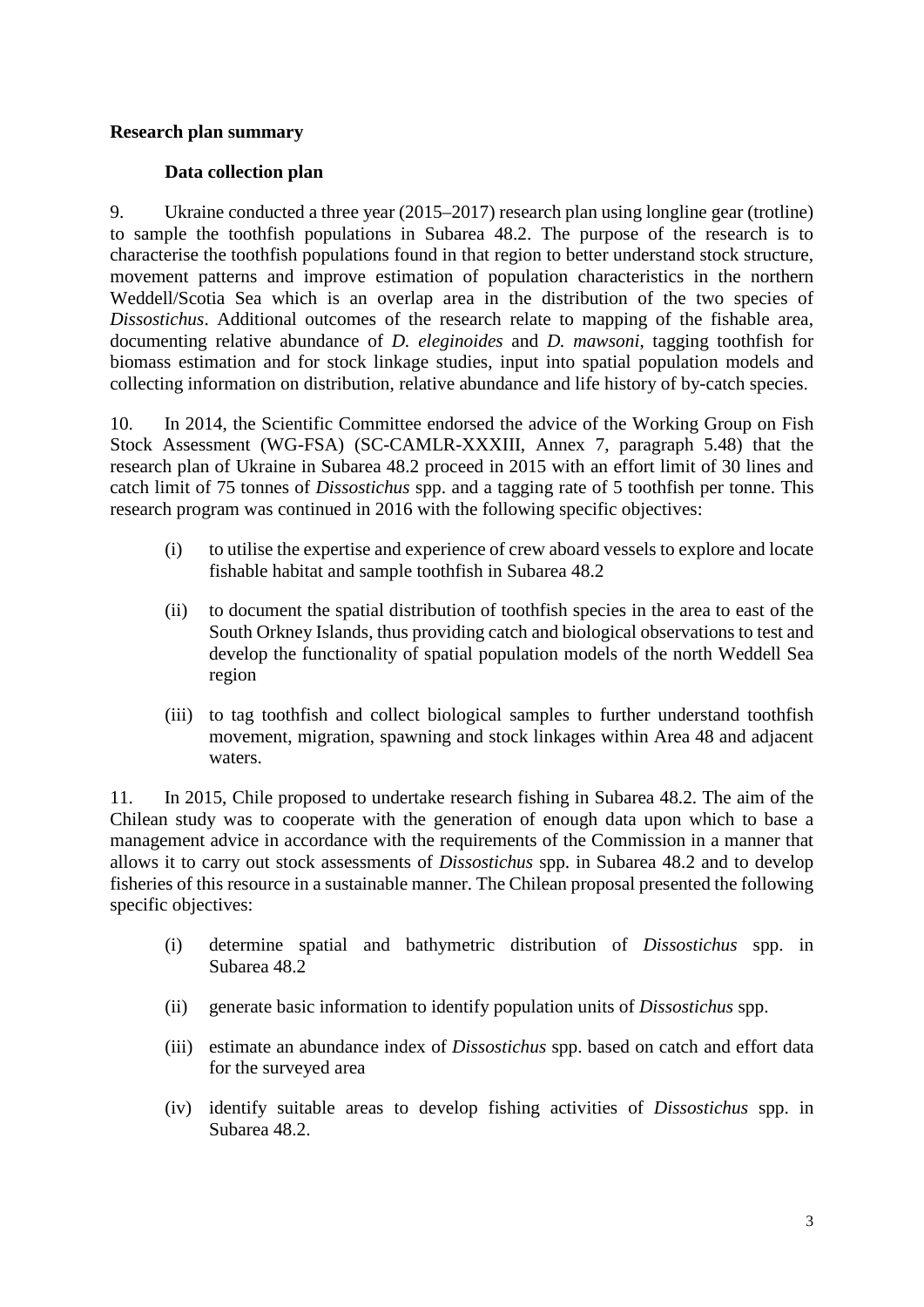- 12. In addition, Chile proposed the following specific objectives and general methodology:
	- (i) Determination of spatial and bathymetric distribution
		- estimation of the probability of occurrence of *Dissostichus* spp. (siteoccupancy models).
	- (ii) Generating basic information to identify population units
		- microelement analysis of otoliths
		- genetic techniques (microsatellite and mitochondrial DNA)
		- parasitological techniques (analysis of stomach content).
	- (iii) Estimating an abundance index of *Dissostichus* spp. from catch and effort data for the surveyed area –
		- estimation of index of local abundance using catchability assumed constant between a reference region and the surveyed area.
	- (iv) Abundance estimates of *Dissostichus* spp. based on tag-recapture data
		- standard methodology used by CCAMLR.
	- (v) Identifying suitable areas to develop fishing operations
		- estimation of the probability of occurrence of suitable fishing areas (siteoccupancy models).
- 13. The Ukrainian vessel *Simeiz* undertook research fishing in 2017.

14. In 2016, the United Kingdom proposed to undertake a 3-year research survey in the eastern part of Subarea 48.2 (also extending into Subarea 48.4). The aim of the UK study is to understand the connectivity of toothfish stocks between Subareas 48.2 and 48.4. The specific objectives of the survey are:

- (i) Determine population connectivity of *D. eleginoides* and *D. mawsoni* between Subareas 48.2 and 48.4 adjacent to the established fishery in Subarea 48.4
- (ii) Expand information on population structures of *D. eleginoides* and *D. mawsoni* in Subareas 48.2 and 48.4 adjacent to established fishery in Subarea 48.4
- (iii) Improve data on bathymetry and associated distributions of target and benthic bycatch species, improve data available to CCAMLR on bathymetric features.

15. The UK vessel *Argos Froyanes* and the New Zealand vessel *San Aspiring* undertook research fishing in 2017 for the UK research survey.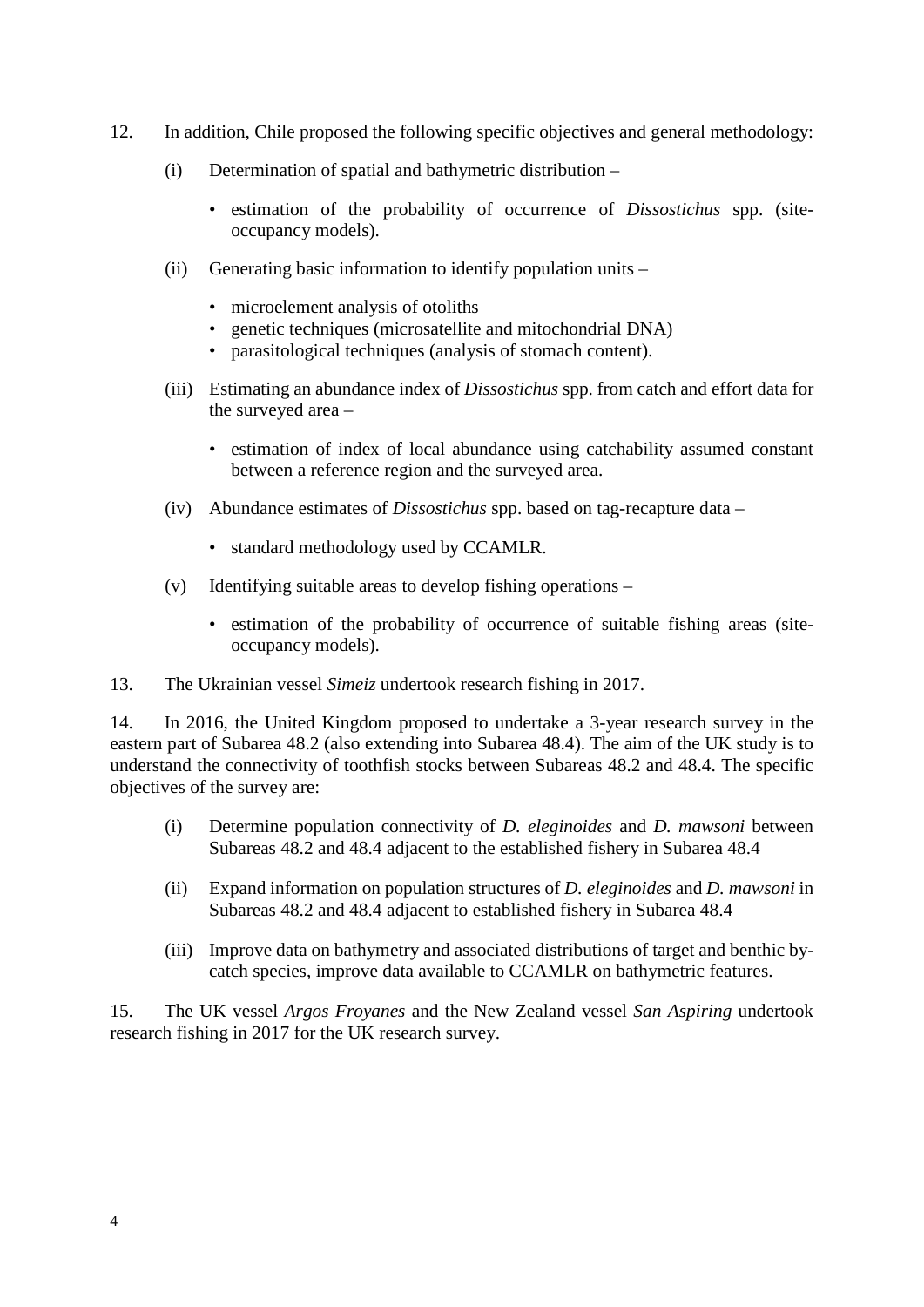## **Conservation measures and advice from the Scientific Committee for research fishing 2018**

16. Research fishing in Subarea 48.2 is conducted under CM 24-01 and the research catch limits that apply to this research are set out in Table 2. Research blocks for the Ukrainian and Chilean research fishery are given in Figure 2; the effort-limited UK survey took place in the eastern part of Subarea 48.2 and southern part of Subarea 48.4 in locations given in WG-FSA-17/45 as well as WG-FSA-16/40 Rev. 1.

| Research block/research area | Member           | Research catch<br>limit (tonnes) |
|------------------------------|------------------|----------------------------------|
| 482 N and 482 S              | Ukraine<br>Chile | 75                               |
| 482 E<br>484 S               | UК<br>ĦК         | 23<br>18                         |

Table 2: Catch limits agreed by the Scientific Committee for 2018.



Figure 2: Spatial extent and fishable bathymetry (600–1 800 m) for research blocks 482\_S and 482\_N.